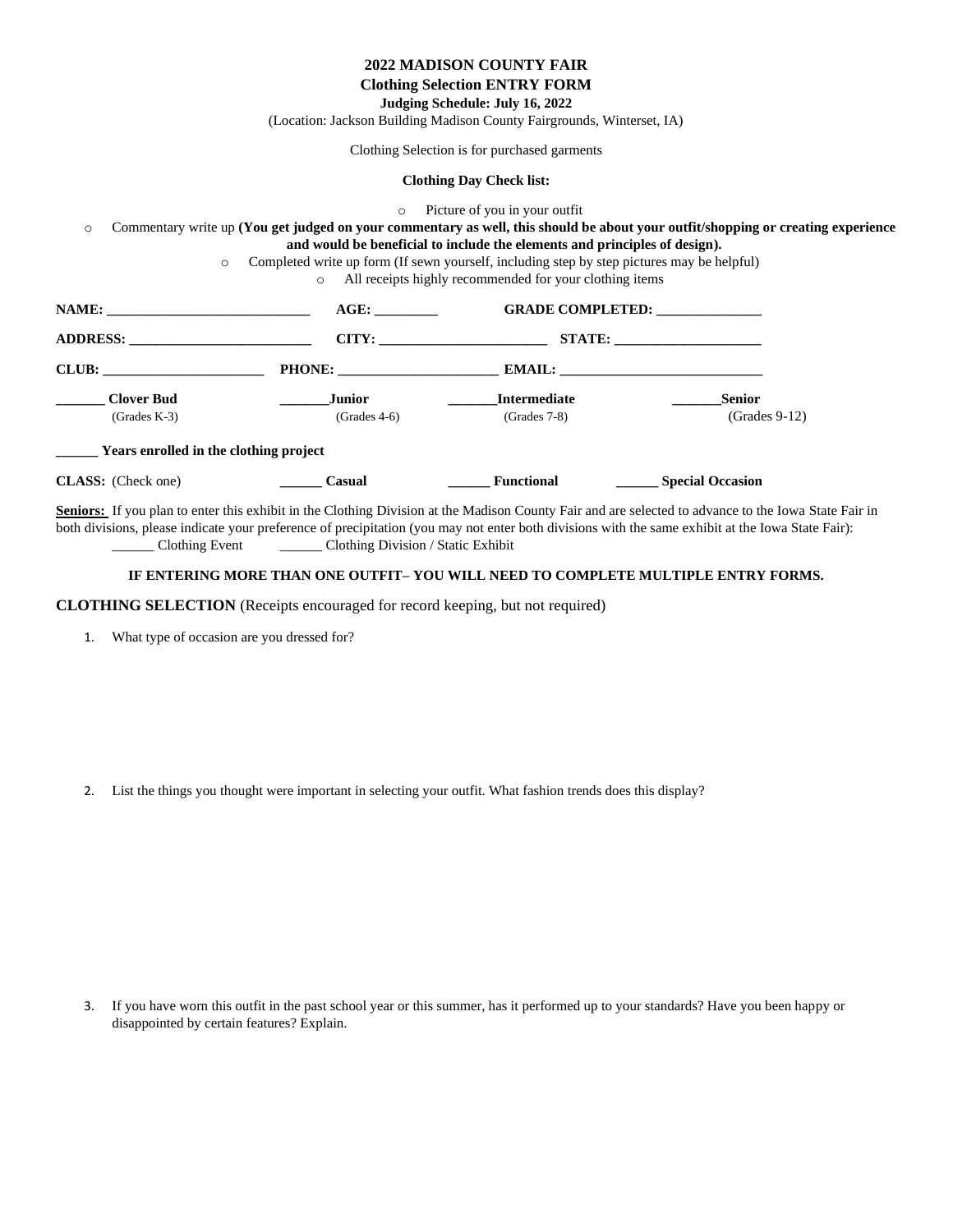4. Itemize the cost of this outfit. Give the total price and if purchased on sale. What was the regular price?

| Item         | Cost |
|--------------|------|
|              |      |
|              |      |
|              |      |
|              |      |
|              |      |
| <b>Total</b> |      |

5. What kind of care is required for this outfit?

6. Choose one part of your outfit and estimate the number of times you will wear it. Divide the cost of the item by the number of times you will wear it. What is the cost per wearing?